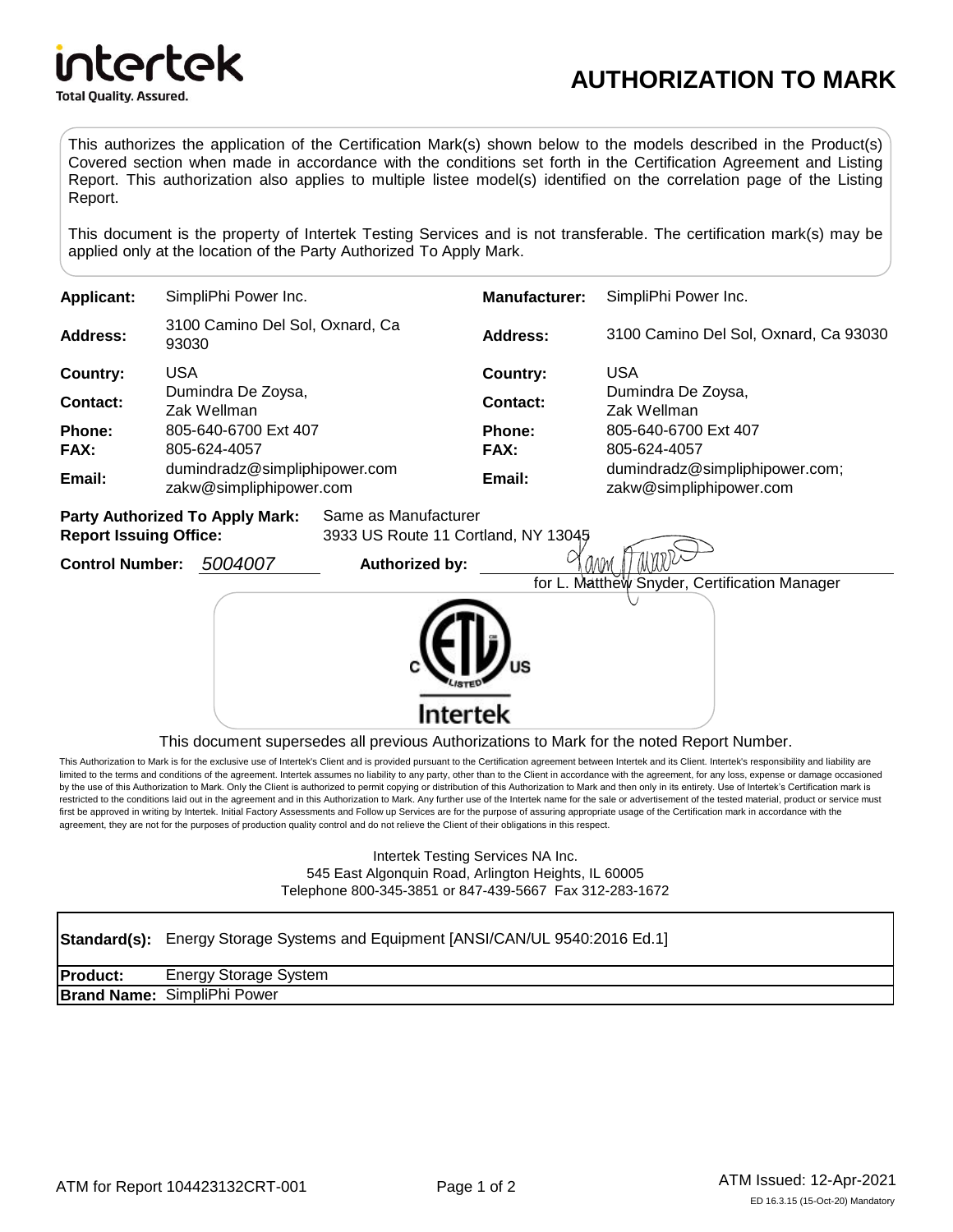

0PHI-; may be followed by BOSS-6-R-3, BOSS-6-R-4, BOSS-6-R-5, BOSS-6-6, BOSS-12-8, BOSS-12-9, BOSS-12-10, BOSS-12-12; may be followed by BOSS-6-R-3, BOSS-6-R-4, BOSS-6-R-5, BOSS-6-6, BOSS-12-8, BOSS-12-9, BOSS-12-10, BOSS-12-12; may be followed by BOSS-6-R-3, BOSS-6-R-4, BOSS-6-R-5, BOSS-6-6, BOSS-12-8, BOSS-12-9, BOSS-12-10, BOSS-12-12; may be followed by BOSS-6-R-3, BOSS-6-R-4, BOSS-6-R-5, BOSS-6-6, BOSS-12-8, BOSS-12-9, BOSS-12-10, BOSS-12-12; may be followed by -MNCB or -BSSCB.

#### **Models:**

A-, 2A-, 3A-; followed by 4PHI-, 5PHI-, 6PHI-; may be followed by BOSS-6-R-3, BOSS-6-R-4, BOSS-6-R-5, BOSS-6-6, BOSS-12-8, BOSS-12-9, BOSS-12-10, BOSS-12-12; may be followed by BOSS-6-R-3, BOSS-6-R-4, BOSS-6-R-5, BOSS-6-6, BOSS-12-8, BOSS-12-9, BOSS-12-10, BOSS-12-12; may be followed by BOSS-6-R-3, BOSS-6-R-4, BOSS-6-R-5, BOSS-6-6, BOSS-12-8, BOSS-12-9, BOSS-12-10, BOSS-12-12 may be followed by -MNCB or -BSSCB.